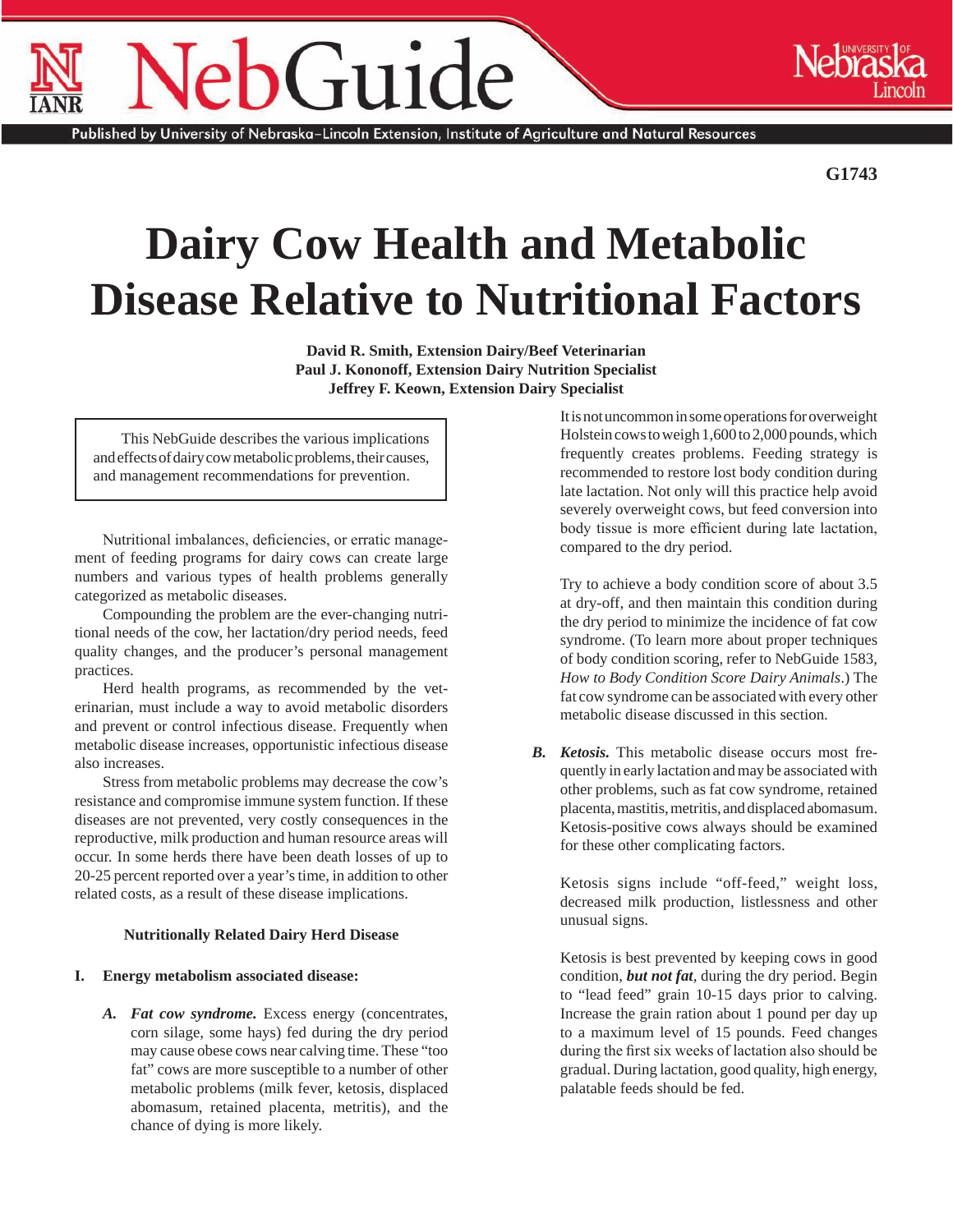*C. Retainedplacenta.* Retention of the afterbirth in dairy cows is common, but with proper management it can be maintained at 10 percent of the cows or less.

The effect of retained placentas on subsequent fertility is due to delayed involution of the uterus and chronic metritis, one of the more common causes of infertility. In most cows the major economic loss is due to a delay in conception, with associated loss of milk production.

Prevention of retained placentas is the key. For this disorder, it's difficult to pinpoint an exact cause, as many direct or indirect factors can be incriminated. The optimum plan is to maintain a healthy, properly conditioned cow prior to, during and after parturition. A balanced dry cow ration during the 45-60 day dry period; daily exercise; clean, dry and comfortable calving areas; and proper sanitation during the calving period minimize the chances of retained placentas.

Vitamins A and D and selenium-deficient cows have high placenta retention rates. Injections of these medications as advised by a veterinarian may be administered eight weeks prior to calving if a deficiency is suspected.

*D. Infertility* caused by nutritional problems include cows that may be too fat or too thin. Causes other than nutrition must be considered when obvious nutritional problems are lacking.

Cow body condition evaluation is important because extremely thin or too-fat cows' reproductive efficiency is considerably reduced. The too-fat cows have more problems post-calving (retained placentas, metritis, cystic ovaries) while the too-thin cows usually have breeding problems due to prolonged time lapse before resuming normal heat cycles (30-40 days post-calving).

Maintain and record body condition scores which rate 1 as too thin and 5 as too fat. Lactating cows, at peak production, should not drop below 2.5 and should be dried off at 3.5, and maintain this score throughout the dry period. Degree of overconditioning is related to the cow's initial condition, her own feed efficiency ability, energy in the feed, duration of excess energy intake, reproductive status, and level of milk production.

#### **II. Diseases associated with low fiber/acidosis:**

*A. Bloat* is a common problem when forage-to-concentrate dry matter ratio is too low. Generally, when feeding predominantly corn silage diets, do not go below 55 percent of the ration dry matter. When feeding haylage diets, do not go below 40 to 45 percent of ration dry matter.

Animals receiving rations that cause chronic bloat do poorly as ruminal pH is too low (too acidic), and normal digestion of nutrients is impaired and further feed intake is minimal.

A frothy, acute form of bloat can also occur when cows consume large amounts of certain legumes such as fresh, lush alfalfa and clover. Grazing of these forages must be carefully managed to avoid bloat.

- *B. Laminitis* (foot problems and founder). This is a sequel to the bloat and indigestion/off-feed condition when the forage-to-concentrate ratio is too low. Laminitis causes lameness, continual discomfort when cows are standing, and poor performance.
- *C. Indigestion/off-feed* occurs when considerable starch imbalance continues and creates very high ruminal acidity. Chronic (long duration) fluctuations in feed intake are common signs of low-fiber diets. A cow cannot maximize feed intake or milk production while on this feed intake "roller coaster."
- *D. Liver abscesses* generally follow prolonged low forage-to-concentrate ratio and ruminal acidity to the point that excess acid may promote or cause rumen erosion/ulcers from which various bacteria may enter the bloodstream. These bacteria are filtered out by the liver, resulting in liver infection and creating abscesses, which impair liver efficiency.
- *E. Displaced Abomasum.* Displaced abomasum (DA) is a disorder of cattle in which the abomasum (fourth or true stomach) becomes distended with gas, fluid, or both, and shifts to an abnormal position. The abomasum generally moves to the left and upward, coming to rest between the rumen and the left abdominal wall.

Most DAs occur in cows within two weeks after calving, so the conditions associated with calving appear to be at least one predisposing factor. A high concentrate (grain mix) level in the dry cow ration during late gestation and after calving appears to substantially increase the incidence of DAs.

Signs of DAs resemble ketosis (off-feed, intermittent eating), scant bowel movements, normal temperature, reduced milk production, and listlessness and general discomfort. Some less common types of displaced abomasums (right DAs) show signs somewhat different from those described above.

The treatment of these conditions usually involves abdominal surgery — correcting the displacement, by attaching the abomasum to its normal position by sutures, so the displacement cannot recur. Proper feeding, as mentioned above, can reduce incidence of DAs.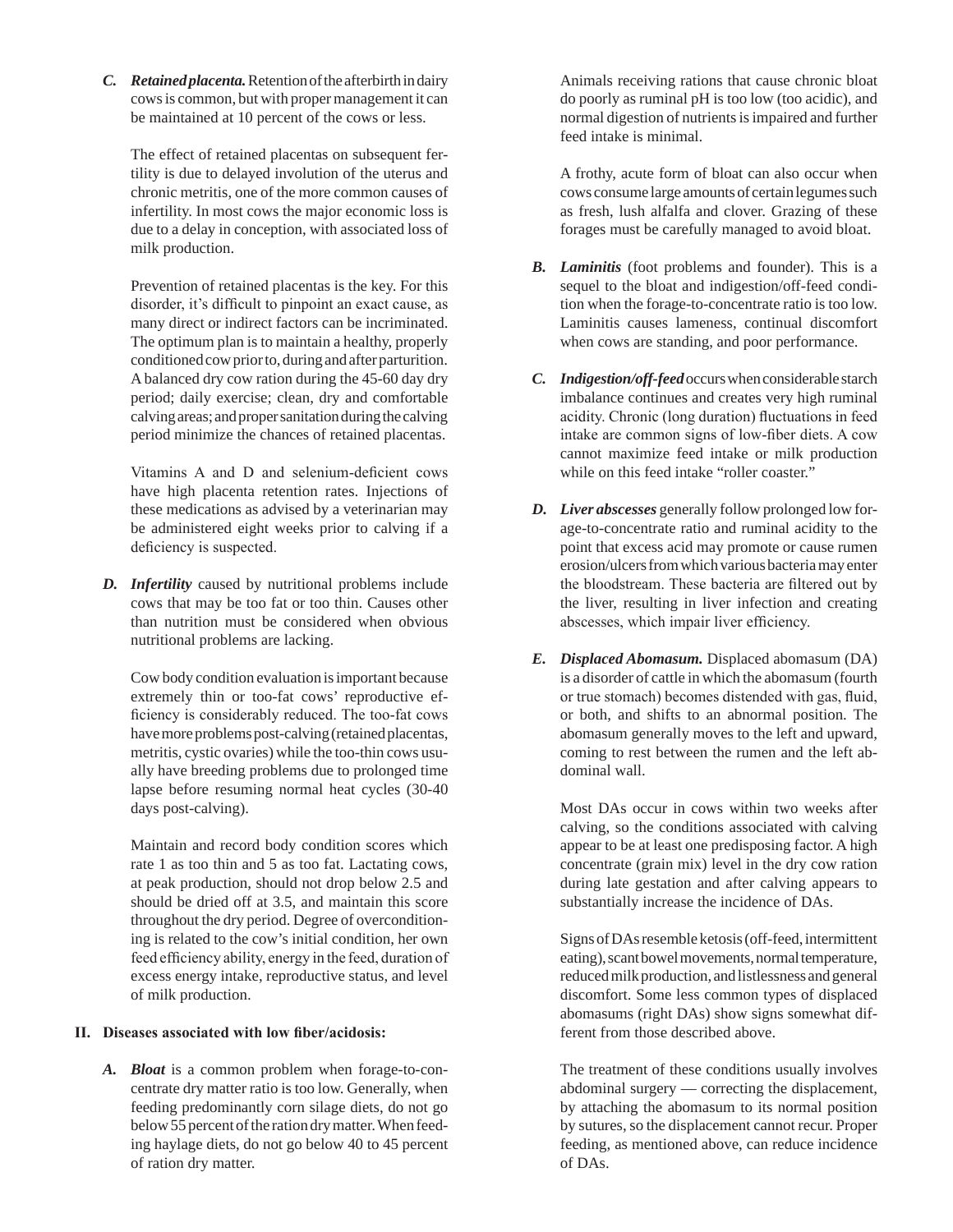*F. Low milk fat content* can occur by feeding low forage-to-concentrate ratios, or rations that are high in fat, in which the forage has been too finely ground. Milk fat depression may be associated with acidosis, off-feed problems, and sore feet. Supplying the cow with adequate dietary fiber, both in terms of level and particle size, usually eliminates these interrelated nutritional problems.

Various buffers such as sodium bicarbonate can be useful in maintaining milk fat content when high concentrate rations are fed. Often buffers will stimulate feed intake, making them especially valuable for early lactation cows. Recommended feeding levels of sodium bicarbonate are between 0.5 and 0.75 percent of ration dry matter per head daily.

# **III. Calcium/Phosphorus metabolism diseases/- complications**

*A. Hypocalcemia (Milk Fever)* generally occurs at or near calving. It is caused by a large calcium demand at the onset of milk production. The cow is unable to meet this calcium demand, due to ration imbalance, Vitamin D influence or parathyroid gland activity, all of which influence regulation of these metabolites during the dry period.

Milk fever signs include staggering, inability to rise, muscular weakness, recumbency (laying down) and a subnormal temperature. The following are other problems that may occur due to milk fever:

- 1. Difficult calving due to muscular weakness that prevents proper labor.
- 2. Increased chance of uterine prolapse.
- 3. Tendencies to increase retained placentas.
- 4. Increased possibility of metritis (uterine infection).
- 5. Decreased reproductive performance.
- 6. Increased tendencies to bloat due to rumen muscle tone loss (atony).
- 7. Greater numbers of abomasal displacements.
- 8. Much greater risk of ketosis.
- 9. Considerably greater risk of developing mastitis.
- 10. Greater risk of other infectious disease.
- 11. Decreased milk production.
- 12. Reduced total productive life in the herd.

The after-effects of hypocalcemia conditions are very costly, illustrating the importance of prevention.

*B. Disease Control of Calcium/Phosphorus Imbalance.* The most important and critical time to adjust imbalances causing metabolic problems due to calcium/phosphorus is the month prior to calving.

## Requirements include:

- 1. Limit precalving calcium intake. Feeding an excess tends to inhibit normal calcium mobilization from the bones.
- 2. Total calcium requirement for a 1,200-pound dry cow is approximately *40 gm/day*. In general, try not to feed in excess of 0.40 percent calcium (percent of ration dry matter) to dry cows.
- 3. Nutrients fed to the cow should be generally low in calcium. For example, alfalfa contains approximately 6 grams of calcium per pound. The calcium intake could easily be in excess if alfalfa was the only feed.

If milk fever problems persist, limit total calcium to less than 60 grams per head per day. If herd problems of hypocalcemia continues on, reduce the precalving ration further to 20-25 gm per day.

- 4. Avoid feeding high phosphorus levels. Phosphorus requirement is 28-30 gm/day and should be maintained near this level. Try to feed approximately 0.24 percent phosphorus as a percentage of ration dry matter.
- 5. Keep pre-calving potassium levels as low as possible because high forage potassium levels may predispose cows to milk fever regardless of calcium intake. Forages low in potassium are usually low in calcium. If this is not practical, consult with a nutritionist about feeding anionic salts to dry cows.

# **IV. Other feeding management-related disorders that occur include:**

- 1. *Hardware disease* is ingestion of metallic particles, wire, or nails in feed that can cause serious internal damage, chronic disease, poor performance and possible death.
- 2. *Indigestion* and poor performance due to poor feed quality, poor clean-out of bunks and feeders, and disregard for environmental facilities' abilities to provide proper comfort and shelter.
- 3. *Acidosis* due to poor timing or adaptation to feed, wrong forage-to-concentrate ratios, animal crowding at the feeding areas, or other negligent practices.
- 4. *Udder edema*. Severity of this disorder may be aggravated with nutritional imbalance. Excess energy, protein, salt and deficient magnesium may be implicated as possible causes. University of Tennessee researchers have produced some data indicating magnesium supplementation of 18 gms per head per day beginning 42 days prior to expected calving date has shown promise in reducing udder edema.